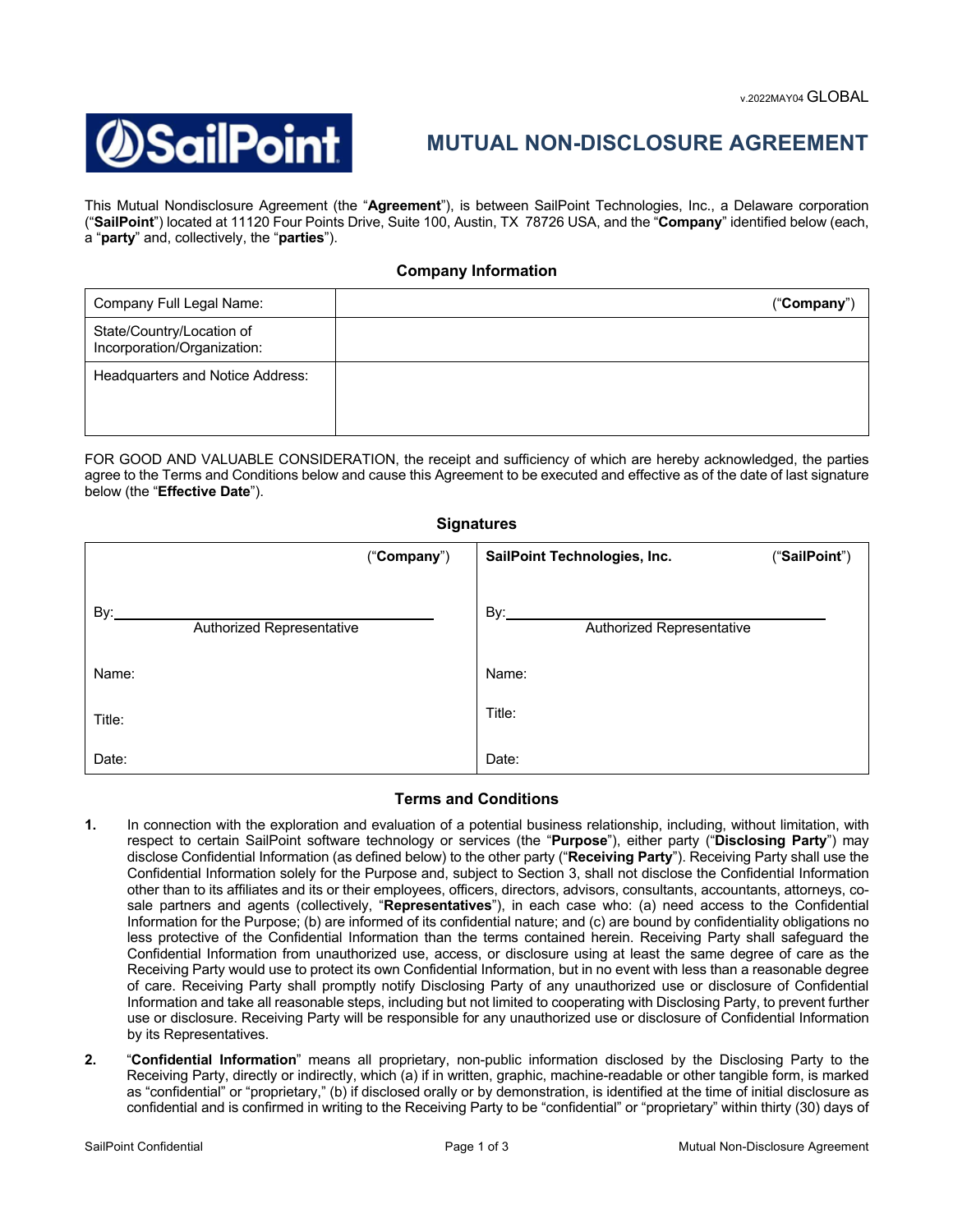the disclosure, or (c) reasonably appears to be confidential or proprietary because of the circumstances of disclosure and the nature of the information itself, including the terms of this Agreement, trade secrets, business and marketing plans, technology and technical information, product designs, and business processes of either party, and all notes, analyses, summaries, and other materials prepared by Receiving Party or any of its Representatives that reveal, to any degree, any of the foregoing ("**Notes**"). Confidential Information does not include any information that: (a) is or becomes generally available to the public other than as a result of disclosure by a person or entity bound by confidentiality obligations with respect thereto; (b) is obtained by Receiving Party or its Representatives on a non-confidential basis from a third party that was not legally or contractually restricted from disclosing the information; (c) Receiving Party establishes by documentary evidence, was in Receiving Party's or its Representatives' possession prior to Disclosing Party's disclosure hereunder; or (d) Receiving Party establishes by documentary evidence, was or is independently developed by Receiving Party or its Representatives without using or referencing any Confidential Information. Confidential Information also includes (x) the facts that the parties are in discussions regarding the Purpose (or, without limitation, any termination of the discussions) and that Confidential Information has been disclosed; and (y) any terms, conditions, or arrangements discussed. Neither party will make or issue, or cause to be made or issued, any announcement or statement regarding activities under this Agreement for dissemination to the general public or any third party without the prior written consent of the other party, except as may be required by applicable law or legal regulation.

- **3.** If Receiving Party or any of its Representatives is required by applicable law or a valid legal order to disclose any Confidential Information, Receiving Party shall, before the disclosure, notify Disclosing Party of the requirements so that Disclosing Party may seek, at Disclosing Party's expense, a protective order or other remedy, and Receiving Party shall reasonably assist Disclosing Party therewith. If Receiving Party remains legally compelled to make the disclosure, it shall: (a) only disclose that portion of the Confidential Information that it is required to disclose; and (b) use reasonable efforts to ensure that the Confidential Information is afforded confidential treatment. All Confidential Information disclosed pursuant to this Section 3 shall remain subject to the confidentiality, non-use and non-disclosure provisions of this Agreement for all purposes other than any legally required disclosure.
- **4.** Either party may terminate discussions regarding the Purpose and/or this Agreement at any time, without any liability or obligation whatsoever, except as expressly set forth herein. On Disclosing Party's request, Receiving Party shall, at its discretion, promptly return to Disclosing Party or destroy all Confidential Information in its and its Representatives' possession other than Notes, and destroy all Notes, and, at Disclosing Party's written request, certify in writing the destruction of the Confidential Information; provided, however, electronic copies stored in system back-ups which are not readily accessible will not be required to be destroyed; provided further that the copies shall remain subject to the confidentiality obligations of this Agreement.
- **5.** This Agreement imposes no obligation on either party to disclose any Confidential Information or to negotiate for, enter into, or otherwise pursue the Purpose. The provision of Confidential Information and discussions held in connection with the Purpose will not prevent either party from pursuing similar discussions or transactions with third parties, provided that the discussions or transactions are without reference to, or use of, the other party's Confidential Information. Any proposals, estimates or forecasts provided by either party to the other party will not constitute commitments. Disclosing Party warrants that it has the right to disclose its Confidential Information, but makes no other representations or warranties, express or implied, with respect to any of its Confidential Information, including, without limitation, as to the accuracy or completeness of the Confidential Information, and will have no liability to Receiving Party or any other person relating to Receiving Party's use of any of the Confidential Information or any errors therein or omissions therefrom. Neither party will transfer, transmit, export, or re-export any documents, information, software, technical data, or technology it receives under this Agreement in violation of any applicable export control laws.
- **6.** Disclosing Party retains its entire right, title, and interest in and to its Confidential Information. Nothing contained in this Agreement will be construed as granting or conferring any rights by license, assignment or otherwise to either party under any patent, copyright, trade secret or other intellectual property right, nor will this Agreement grant either party any rights in the other party's Confidential Information, except for the use of the Confidential Information as expressly provided in this Agreement.
- **7.** With respect to any particular Confidential Information, the obligations of the Receiving Party under this Agreement will expire three years after the Receiving Party's receipt of that Confidential Information; provided that with respect to Confidential Information that constitutes a trade secret under applicable law, the obligations will survive the expiration until, if ever, the Confidential Information ceases to be a trade secret under applicable law, other than due to an act or omission of Receiving Party or its Representatives.
- **8.** Receiving Party acknowledges and agrees that any breach or threatened breach of this Agreement may cause irreparable harm and injury to Disclosing Party and that the Disclosing Party shall be entitled to seek equitable relief as well as any further relief as may be granted by a court of competent jurisdiction.